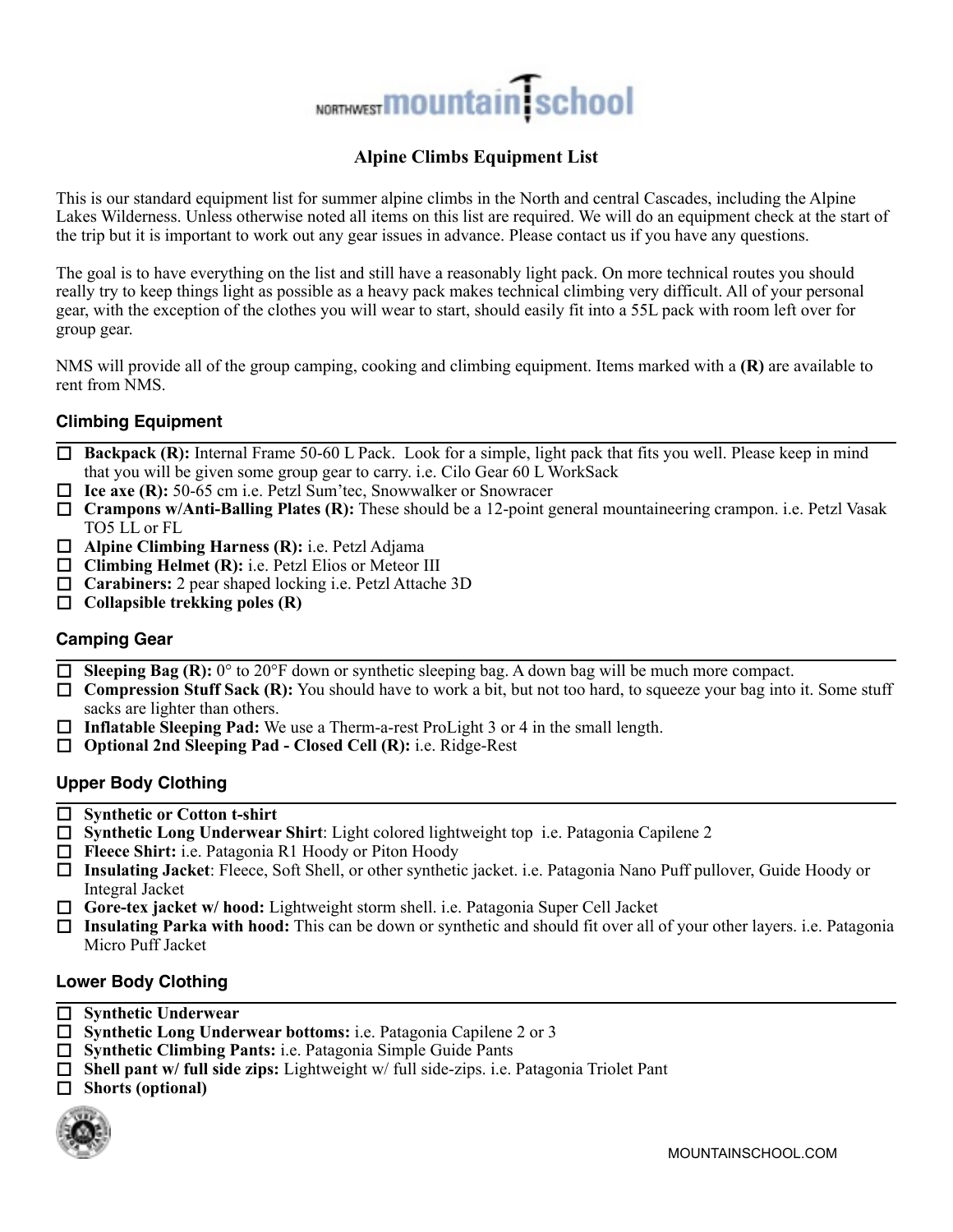### **Head, Hands, and Feet**

- o **Warm Hat**
- □ Neck Gaiter/Light Balaclava/ or Buff
- □ Sun Hat: i.e. Patagonia Bimini Cap or other baseball cap with bandana
- Glacier Glasses: Make sure these have the darkest lens (Category 4) i.e. Julbo Bivouak or Dolgan
- □ **Lightweight glove liners:** These are nice on hot days for glacier travel. i.e. Black Diamond Lightweight Glove
- □ Mid weight glove: i.e. Black Diamond Pilot or Impulse Glove
- □ Ski Gloves: Gloves with removable liners are easier to dry. i.e. Black Diamond Guide or Soloist Glove
- $\Box$  **Boots**: This should be a crampon compatible, leather or plastic, mountaineering boot. i.e. La Sportiva Trango S Evo GTX or Trango Extreme Evo Light, or Nepal
- **Gaiters:** Be sure these fit over your boots. i.e. Black Diamond Cirque Gaiters
- o **2 Pairs Mid-weight Synthetic Socks**
- o **2 Pairs Liner Socks (if you use them)**

#### **Other Items**

- □ **Headlamp w/ double set of batteries (R):** i.e. Petzl Myolite 3, Myo XP or Tika XP2
- o **2 1 Liter Water Bottles or Camelback type system:** i.e. MSR Dromlite bag w/ hydration system
- **□ Personal Lunch Food:** Bring a variety of types of food and aim for ~1,6000 calories/day (an ounce of food often equates to about 100 calories so 1 lb of food is about equal to 1,600 calories).
- **□ Mountain Dinners and Breakfasts:** You will need 1 less of each meal than the number of days of the trip. i.e. for a 4-day trip you need 3 dinners and 3 breakfasts. NMS can provide these for the group for an additional fee. If you are bringing your own these should be meals that you just need hot water to prepare.
- $\Box$  Small Folding Knife
- o **Cup, Bowl, Spoon**
- $\Box$  **Small Sunscreen Tubes:** 2 x 1 oz tubes with high SPF factor (30 or higher)
- □ Lip Balm with sunscreen: SPF 15 or higher
- □ Altimeter Watch or Standard Watch with Alarm (optional)
- □ **Small Camera** (optional)
- □ **Spare Batteries for Camera, Headlamp, etc.** You should have a new set of batteries in your headlamp as well as these spares.
- □ **Ear Plugs** These can be nice for shared sleeping spaces.
- □ **Toiletries:** Small tube of toothpaste, toothbrush, TP, & 1-2 baby wipes/day. Keep this light!
- **First aid kit w/ personal meds:** Guide will have large group kit.
- **□ Blister kit:** This should be very small i.e. Moleskin, duct tape, Compeed pads, & band-aids.
- □ Lighter
- o **2 Heavy Plastic Garbage Bags**
- $\Box$  **iPod or similar:** optional but nice
- $\Box$  Water Purification: i.e. Aqua Mura

## **Additional items that may be required depending on the season/route. (Please check with the office to see if you will need these items for your trip.)**

- □ 2<sup>nd</sup> Tool (R): Technical Ice Axe or Hammer with leash
- □ Leash for 1<sup>st</sup> Axe
- □ **Belay/Rappel Device:** i.e. Petzl Reverso 3
- □ 1 Double Length Sewn Sling: i.e. Petzl Fin'anneau 120 cm
- □ **Avalanche Beacon (457 MHz) (R):** Start with new batteries and bring a spare set. i.e. Pieps Tour
- □ **Shovel (R):** This should be a metal shovel i.e. Black Diamond Transfer 7 Shovel
- □ **Avalanche Probe (R):** This should be a sturdy probe i.e. Black Diamond Quick Draw Guide Probe 300
- □ Rock Shoes